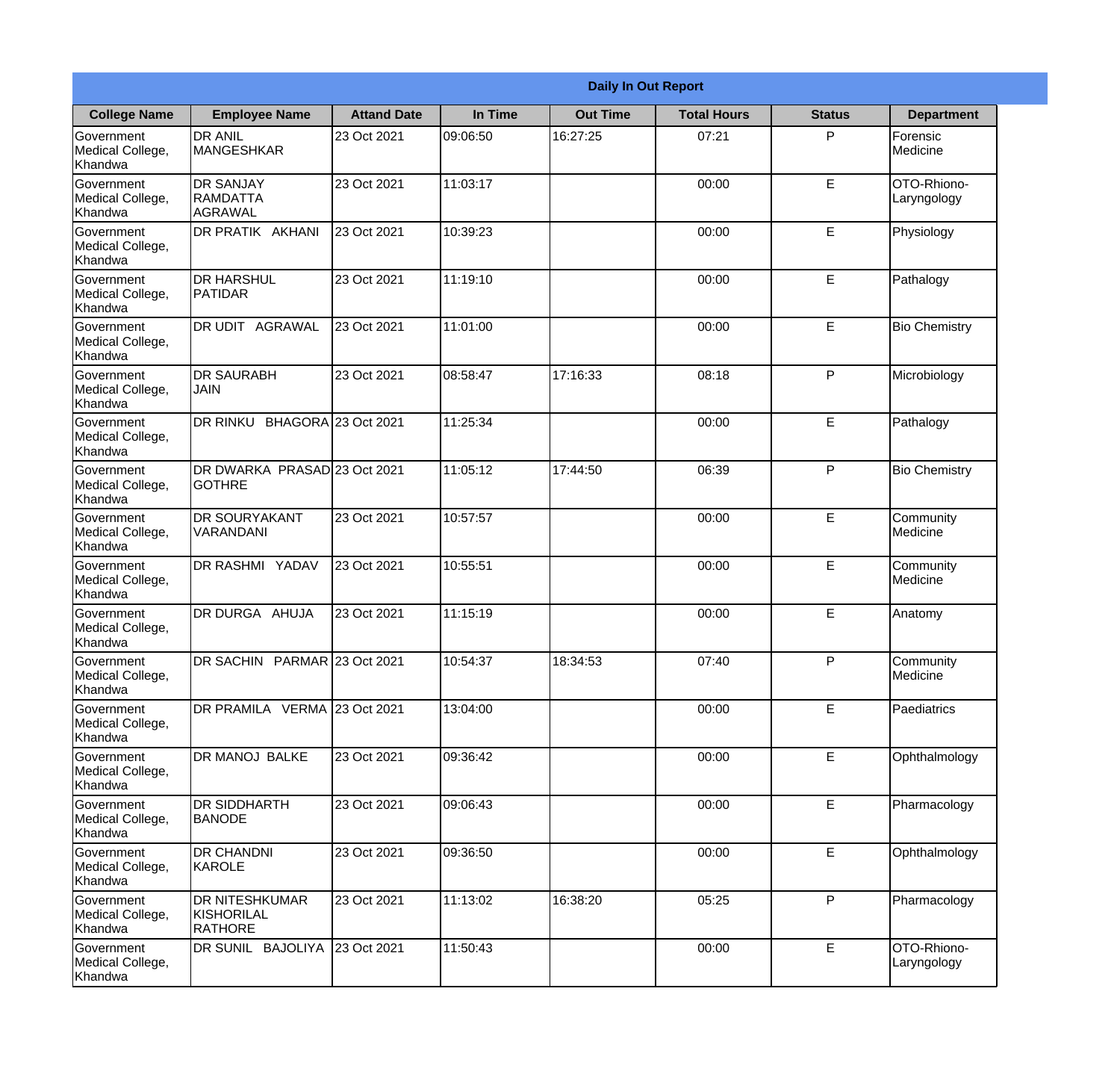| <b>Designation</b>                  | <b>Category</b> |
|-------------------------------------|-----------------|
| Assistant Professor   Para Clinical |                 |
| Professor                           | Clinical        |
| Assistant Professor   Non Clinical  |                 |
| Assistant Professor   Para Clinical |                 |
| Associate Professor Non Clinical    |                 |
| Associate Professor Para Clinical   |                 |
| Assistant Professor   Para Clinical |                 |
| Demonstrator/Tutor   Non Clinical   |                 |
| Demonstrator/Tutor   Para Clinical  |                 |
| Assistant Professor   Para Clinical |                 |
| Demonstrator/Tutor   Non Clinical   |                 |
| Assistant Professor   Para Clinical |                 |
| Professor                           | Clinical        |
| Assistant Professor   Clinical      |                 |
| Associate Professor Para Clinical   |                 |
| <b>Assistant Professor</b>          | <b>Clinical</b> |
| Demonstrator/Tutor   Para Clinical  |                 |
| Assistant Professor   Clinical      |                 |

## **Daily In Out Report**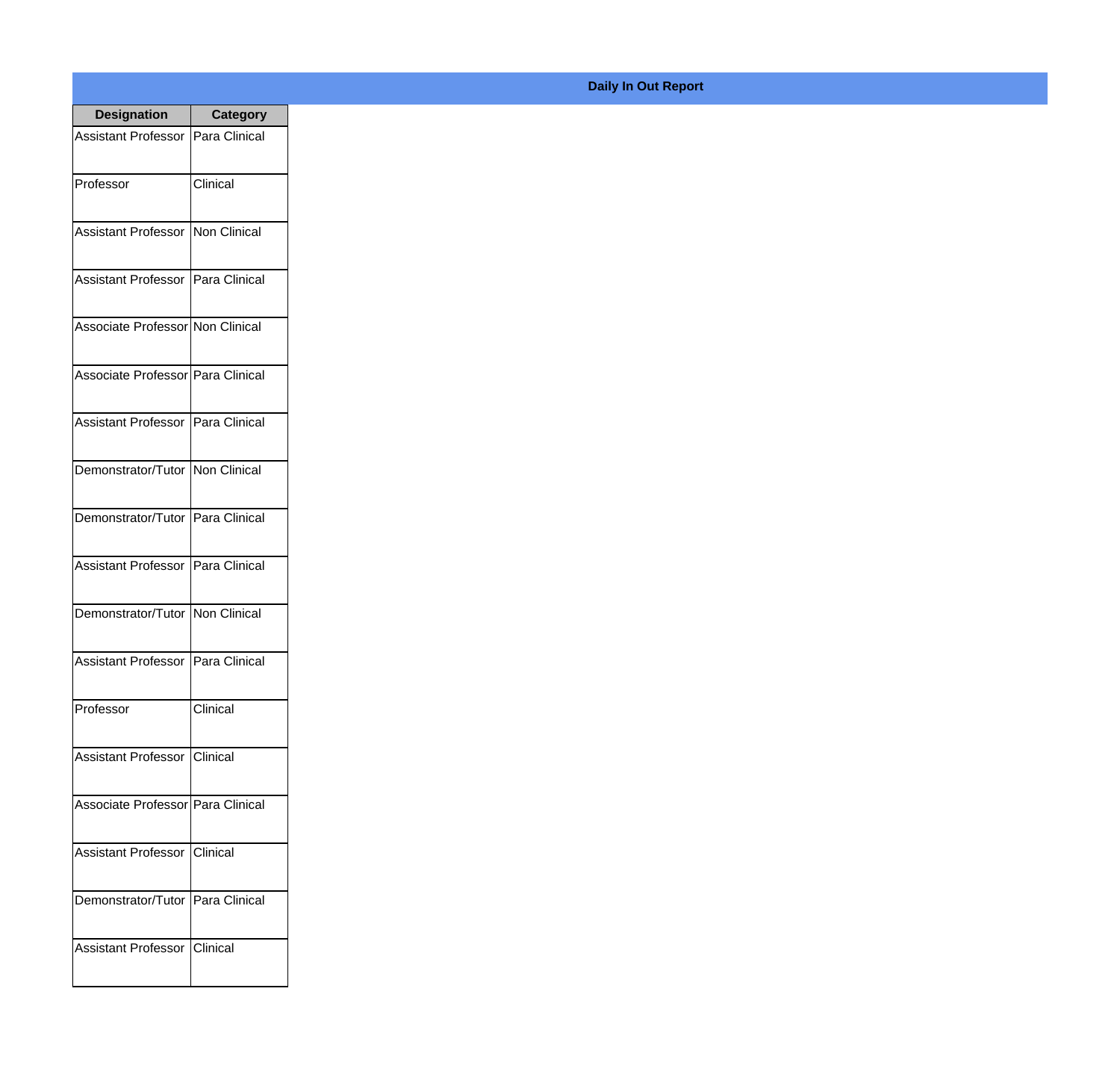|                                                   | <b>Daily In Out Report</b>           |             |           |          |       |    |                             |  |
|---------------------------------------------------|--------------------------------------|-------------|-----------|----------|-------|----|-----------------------------|--|
| Government<br>Medical College,<br>Khandwa         | IDR NISHA MANDLOI<br><b>IPANWAR</b>  | 23 Oct 2021 | 10:10:20  |          | 00:00 | E  | Obstetrics &<br>Gynaecology |  |
| Government<br>Medical College,<br>Khandwa         | <b>DR NANDINI</b><br>DIXIT           | 23 Oct 2021 | 11:52:43  |          | 00:00 | Е  | Paediatrics                 |  |
| <b>IGovernment</b><br>Medical College,<br>Khandwa | <b>IDR SATISH</b><br><b>ICHANDEL</b> | 23 Oct 2021 | 11:33:52  |          | 00:00 | Е  | Pharmacology                |  |
| Government<br>Medical College,<br>Khandwa         | <b>IDR YASHPAL RAY</b>               | 23 Oct 2021 | 10:56:24  |          | 00:00 | E. | Anatomy                     |  |
| Government<br>Medical College,<br>Khandwa         | <b>WAGHMARE</b><br><b>IRENU</b>      | 23 Oct 2021 | 111:53:11 | 17:29:53 | 05:36 | P  | Community<br>Medicine       |  |